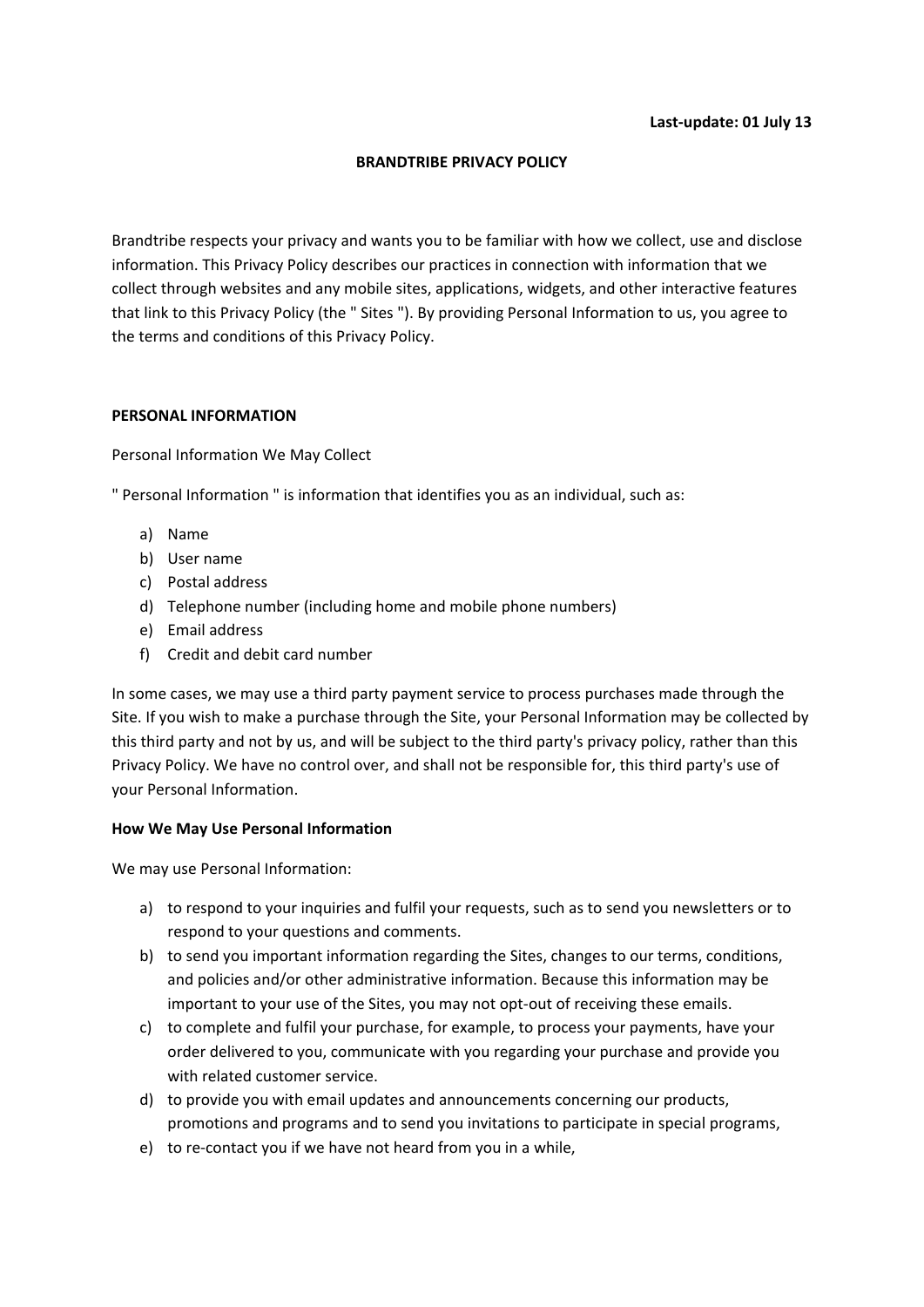- f) to send you advertising/promotional material from some of our affiliates, advertising and strategic partners.
- g) to personalize your experience on the Sites by presenting products and offers tailored to you.
- h) to process rewards and prizes, including donations, as applicable.
- i) to allow you to participate in sweepstakes, instant win promotions, contests and similar promotions and to administer these activities. Some of these activities have additional rules, which could contain additional information about how we use and disclose your Personal Information, so it is important that you read these rules carefully.
- j) to allow you to send messages to a friend through the Sites. By using this functionality, you are telling us that you are entitled to use and provide us with your friend's name and email address.
- k) to permit you to participate in live social media feeds. If you choose to participate, your public username may be displayed on the Sites along with your post.
- l) for our business purposes, such as analysing and managing our businesses, audits, developing new products, enhancing our website, improving our services and products, identifying usage trends, determining the effectiveness of our promotional campaigns, tailoring the Sites experience and content based on your past activities on the Sites, and gauging customer satisfaction and providing customer service (including troubleshooting in connection with customer issues). The Personal Information you provide through the Sites may be combined with other information you provide to us (via online or offline means), with demographic information and other information that is publicly available, or with other information about you that we may otherwise obtain online or offline.

 as we believe to be necessary or appropriate: (a) under applicable law, including laws outside South Africa; (b) to comply with legal process; (c) to respond to requests from public and government authorities including public and government authorities outside South Africa; (d) to enforce our terms and conditions; (e) to protect our operations or those of any of our affiliates; (f) to protect our rights, privacy, safety or property, and/or that of our affiliates, you or others; and (g) to allow us to pursue available remedies or limit the damages that we may sustain.

## **How Personal Information May Be Disclosed**

Your Personal Information may be disclosed:

- a) to our affiliates for the purposes described in this Privacy Policy.
- b) to our third party service providers who provide services such as website hosting, data analysis, payment processing, order fulfillment, infrastructure provision, IT services, customer service, email delivery services, credit card processing, auditing services and other similar services to enable them to provide services.
- c) with our third-party strategic partners with whom we may enter into a special relationship. We will provide you with choices regarding this sharing prior to sharing your Personal Information with a particular strategic partner. Because these third parties will use your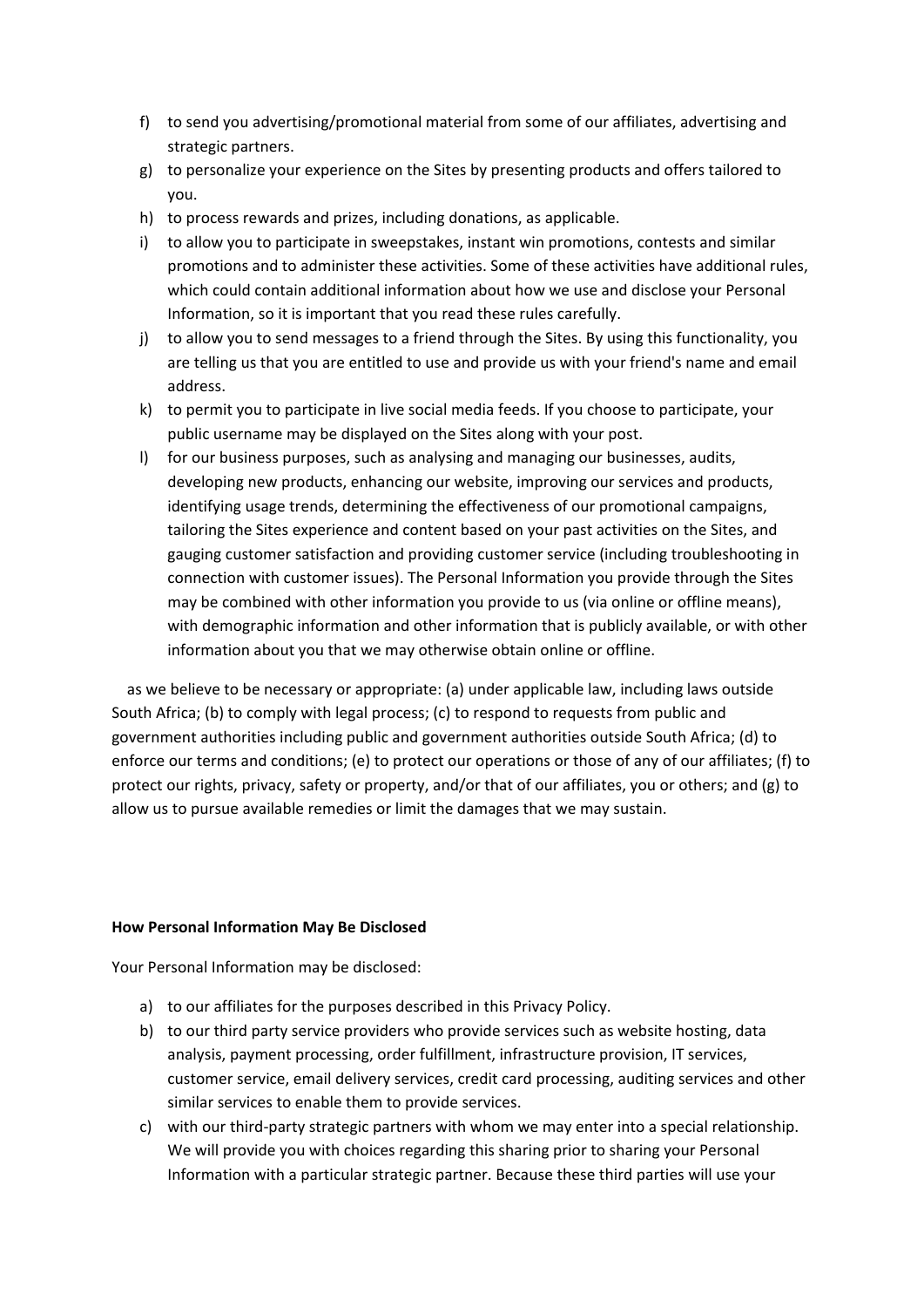Personal Information in accordance with their own privacy practices, you should check their websites for information regarding their privacy practices.

- d) to third parties sponsors of sweepstakes, instant win promotions, contests and similar promotions or otherwise in accordance with the rules applicable to the applicable promotion. To the extent that the terms and conditions of the rules concerning the treatment of your Personal Information conflict with this Privacy Policy, the terms and conditions of the rules shall control.
- e) to identify you to anyone to whom you send messages through the Sites.
- f) by you, on message boards, chat, profile pages and blogs and other services to which you are able to post information and materials. Please note that any information you post or disclose through these services will become public information, and may be available to visitors to the Sites and to the general public. We urge you to be very careful when deciding to disclose your Personal Information, or any other information, on the Sites.
- g) to a third party in the event of any reorganization, merger, sale, joint venture, assignment, transfer or other disposition of all or any portion of our business, assets or stock (including in connection with any bankruptcy or similar proceedings).

 as we believe to be necessary or appropriate: (a) under applicable law, including laws outside your country of residence; (b) to comply with legal process; (c) to respond to requests from public and government authorities including public and government authorities outside your country of residence; (d) to enforce our terms and conditions; (e) to protect our operations or those of any of our affiliates; (f) to protect our rights, privacy, safety or property, and/or that of our affiliates, you or others; and (g) to allow us to pursue available remedies or limit the damages that we may sustain.

## **OTHER INFORMATION**

Other Information We May Collect

" Other Information " is any information that does not reveal your specific identity, such as:

- a) Browser information
- b) Server log file information
- c) Information collected through cookies, pixel tags and other technologies
- d) Demographic information and other information provided by you
- e) Location information
- f) Aggregated information

## **How We May Collect Other Information**

We and our third party service providers may collect Other Information in a variety of ways, including: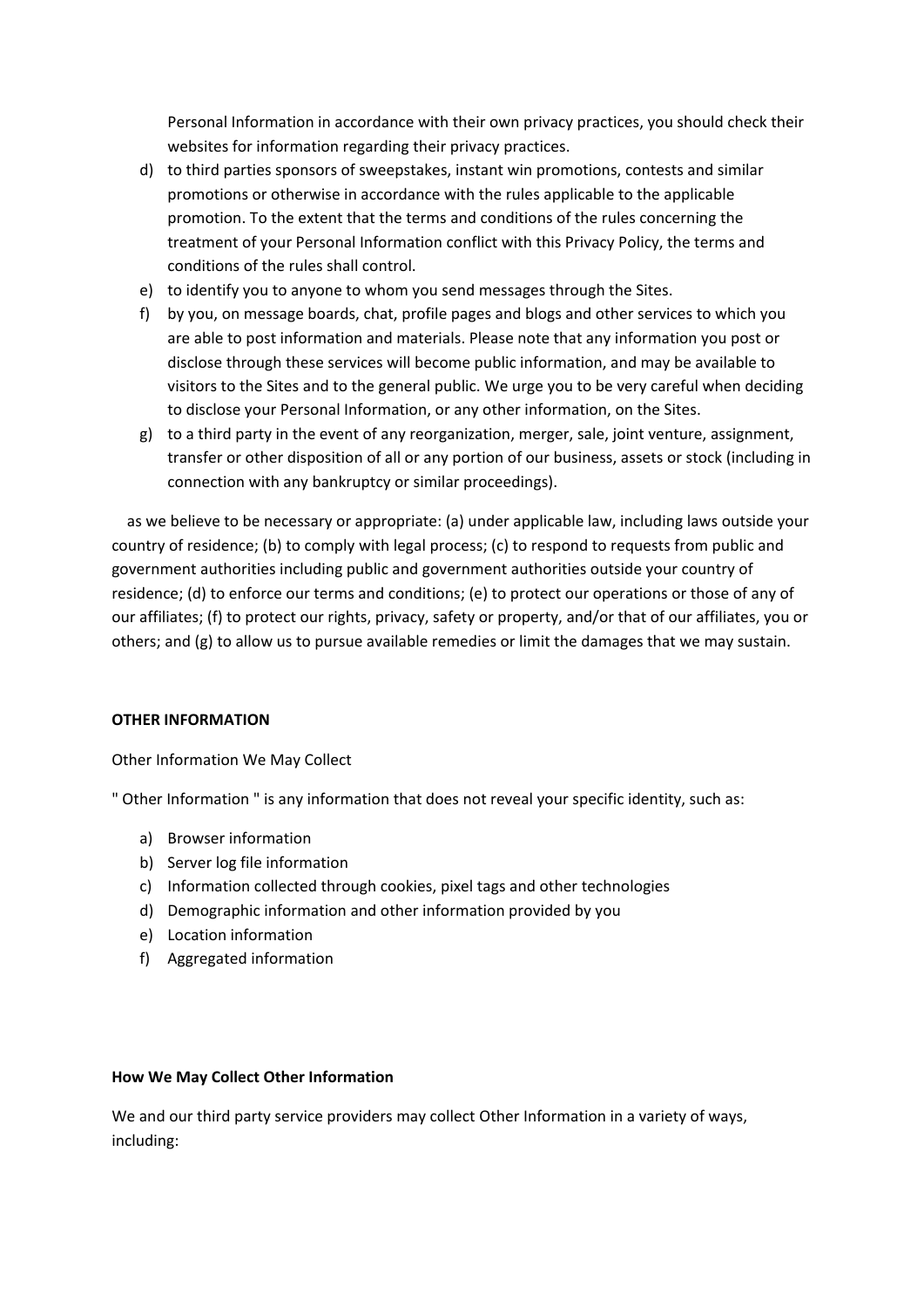- a) Through your browser : Certain information is collected by most browsers, such as your Media Access Control (MAC) address, computer type (Windows or Macintosh), screen resolution, operating system version and Internet browser type and version.
- b) Through server log files : Your " IP Address " is a number that is automatically assigned to the computer or device that you are using by your Internet Service Provider (ISP). An IP Address is identified and logged automatically in our server log files whenever a user visits the Sites, along with the time of the visit and the page(s) that were visited. Collecting IP Addresses is standard practice on the Internet and is done automatically by many websites. We use IP Addresses for purposes such as calculating Sites usage levels, helping diagnose server problems, and administering the Sites.
- c) Using cookies : Cookies allow a web server to transfer data to a computer or device for recordkeeping and other purposes. We use cookies and other technologies to, among other things, better serve you with more tailored information and facilitate your on-going access to and use of the Sites. If you do not want information collected through the use of cookies, there is a simple procedure in most browsers that allows you to decline the use of cookies. To learn more about cookies, please visit http://www.allaboutcookies.org/ .
- d) Using applications. We may use applications, including mobile applications or widgets, to collect information from you.
- e) Using Adobe Flash technology (including Flash Local Stored Objects ("Flash LSOs")) and other similar technologies : We may use Flash LSOs and other technologies to, among other things, collect and store information about your use of the Sites. If you do not want Flash LSOs stored on your computer or device, you can adjust the settings of your Flash player to block Flash LSO storage using the tools contained using the Website Storage Settings Panel . You can also control Flash LSOs by going to the Global Storage Settings Panel and following the instructions (which may include instructions that explain, for example, how to delete existing Flash LSOs (referred to "information" on the Macromedia site), how to prevent Flash LSOs from being placed on your computer or device without you being asked, and (for Flash Player 8 and later) how to block Flash LSOs that are not being delivered by the operator of the page you are on at the time). Please note that setting the Flash Player to restrict or limit acceptance of Flash LSOs may reduce or impede the functionality of some Flash applications, including, potentially, Flash applications used in connection with the Sites or our online content. We expect our service providers and technology suppliers to honor any decision by you to restrict or limit Flash LSOs, but we cannot guarantee that they will do so.
- f) Using pixel tags, web beacons, clear GIFs or other similar technologies : These may be used in connection with some Sites pages and HTML-formatted email messages to, among other things, track the actions of Sites users and email recipients, measure the success of our marketing campaigns and compile statistics about Sites usage and response rates.
- g) From you : Information such as your date of birth, gender and zip code, as well as other information, such as your preferred means of communication, may be collected when you voluntarily provide this information. Unless combined with Personal Information, this information does not personally identify you or any other user of the Sites.
- h) By aggregating information : Aggregated Personal Information does not personally identify you or any other user of the Sites, (for example, we may use Personal Information to calculate the percentage of our users who have a particular telephone area code).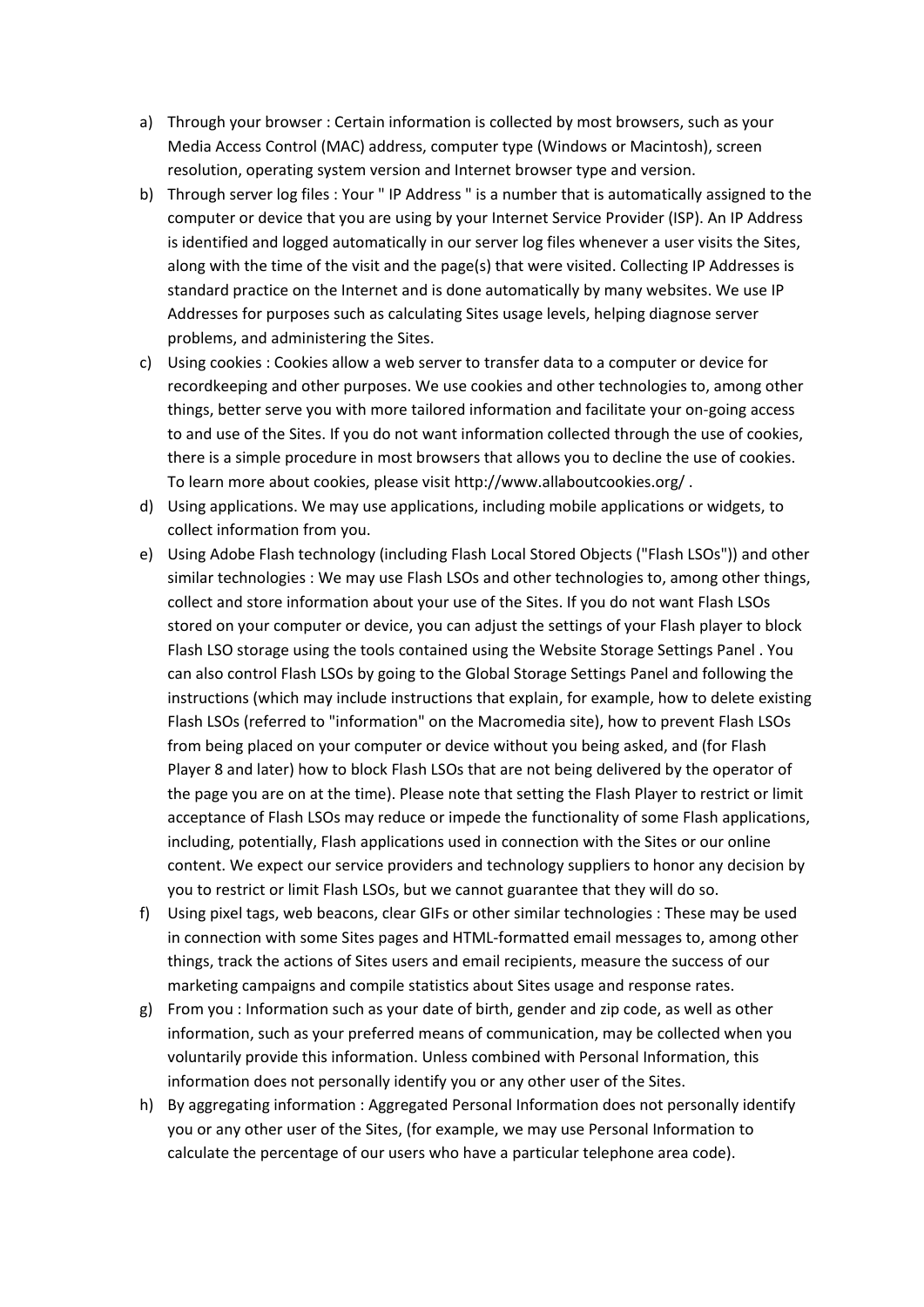## **How We May Use and Disclose Other Information**

Please note that we may use and disclose Other Information for any purpose, except where we are required to do otherwise under applicable law. If we are required to treat Other Information as Personal Information under applicable law, then, in addition to the uses listed in the "How We Collect Other Information" section above, we may use and disclose Other Information for all the purposes for which we use and disclose Personal Information.

In some instances, we may combine Other Information with Personal Information (such as combining your name with your geographical location). If we combine any Other Information with Personal Information, the combined information will be treated by us as Personal Information as long as it is combined.

### **THIRD PARTY SITES**

This Privacy Policy does not address, and we are not responsible for, the privacy, information or other practices of any third parties, including any third party operating any site to which the Sites contain a link. The inclusion of a link on the Sites does not imply endorsement of the linked site by us or by our affiliates.

In particular, please note that the Sites may contain a link to e-commerce websites, including some e-commerce websites that are Brandtribe branded. This Privacy Policy does not govern any ecommerce websites to which the Sites may contain a link. Any Personal Information that you provide through the e-commerce website will be subject to the privacy policy of the e-commerce site, and not this Privacy Policy. We have no control over, and shall not be responsible for, the use of information collected through the e-commerce site.

Additionally, we may provide you with access to third-party functionality that permits you to post content to your social media account(s). Please note that any information that you provide through use of this functionality is governed by the applicable third party's privacy policy, and not by this Privacy Policy. We have no control over, and shall not be responsible for, any third party's use of information that you provide through use of this functionality.

### **THIRD PARTY ADVERTISING-RELATED VENDORS**

Please note that our online and email advertising-related vendors may use pixel tags, web beacons, clear GIFs or other similar technologies in connection with the Sites to help manage our online and email advertising campaigns and strengthen the effectiveness of such campaigns. For example, if a vendor has placed a unique cookie on your computer, the vendor may use pixel tags, web beacons, clear GIFs or other similar technologies to recognize the cookie during your visit to the Sites and to learn which of our online advertisements may have brought you to our Sites, and the vendor may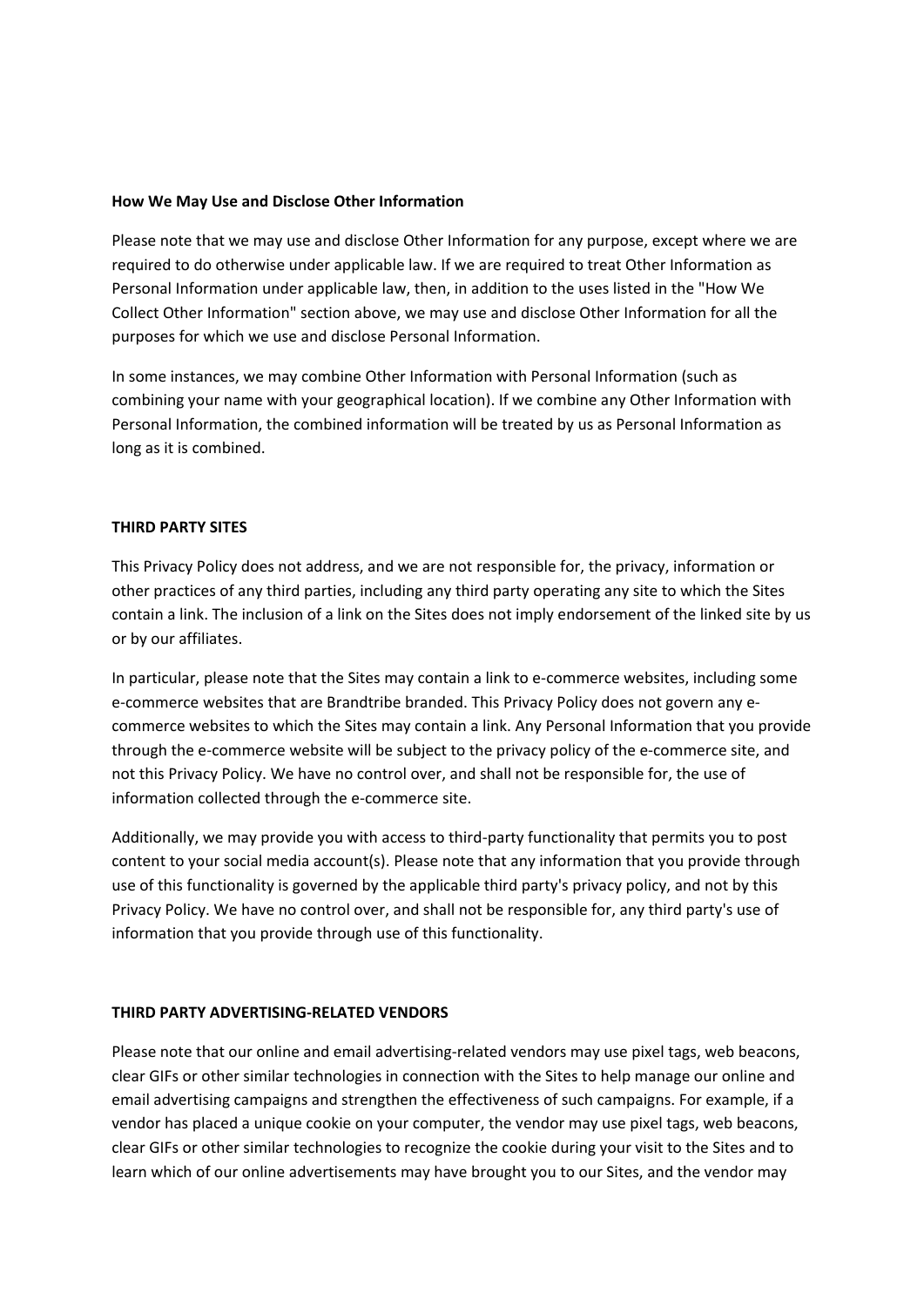provide us with such Other Information for our use. Please note we may link such Other Information provided to us by our vendors to Personal Information about you that we have previously collected. Such combined information will be treated as Personal Information hereunder as long as it is so combined.

We use third-party advertising companies to serve advertisements. These companies may use information (not including your name, address, email address or telephone number) about your visits to this and other websites in order to provide advertisements about goods and services of interest to you. If you would like more information about this practice, please visit http://evidon.com , and to know your choices about not having this information collected or used by these companies, please visit http://www.evidon.com/consumers/profile\_manager#tab3 .

## **SECURITY**

We use reasonable organizational, technical and administrative measures to protect Personal Information under our control. Unfortunately, no data transmission over the Internet or data storage system can be guaranteed to be 100% secure. If you have reason to believe that your interaction with us is no longer secure (for example, if you feel that the security of any account you might have with us has been compromised), please immediately notify us of the problem by contacting us in accordance with the "Contacting Us" section below (note that physical mail notification will delay the time it takes for us to respond to the problem).

### **CHOICES AND ACCESS**

Your choices regarding our use of your Personal Information

We give you many choices regarding our use and disclosure of your Personal Information for marketing purposes. You may opt-out from:

Receiving electronic communications from us : We provide you with the opportunity to opt-out of receiving electronic marketing communications related to the Sites. However, regardless of your opt-out preferences, Brandtribe may still at times need to send emails for administrative reasons.

To exercise your opt-out rights:

 You may click on the opt-out link on the bottom of any marketing email from Brandtribe and follow the instructions provided to opt-out of receiving electronic marketing communications from the brand or Sites from which you have received such email.

 If you have an account with us, you may log into your account and revise your preferences related to receiving electronic marketing communications from us.

Please note that changes may not be effective immediately. We will endeavour to comply with your request as soon as reasonably practicable.